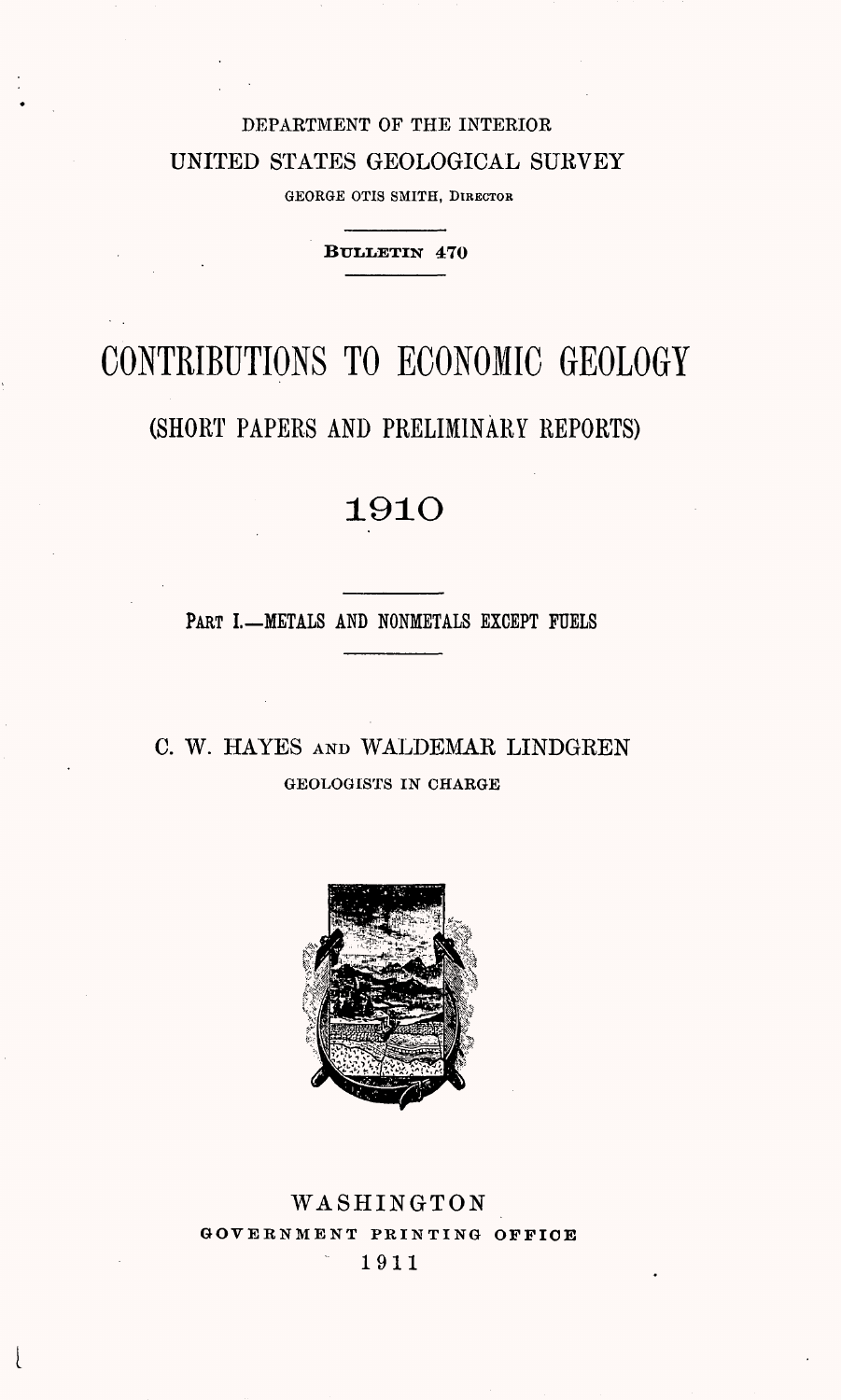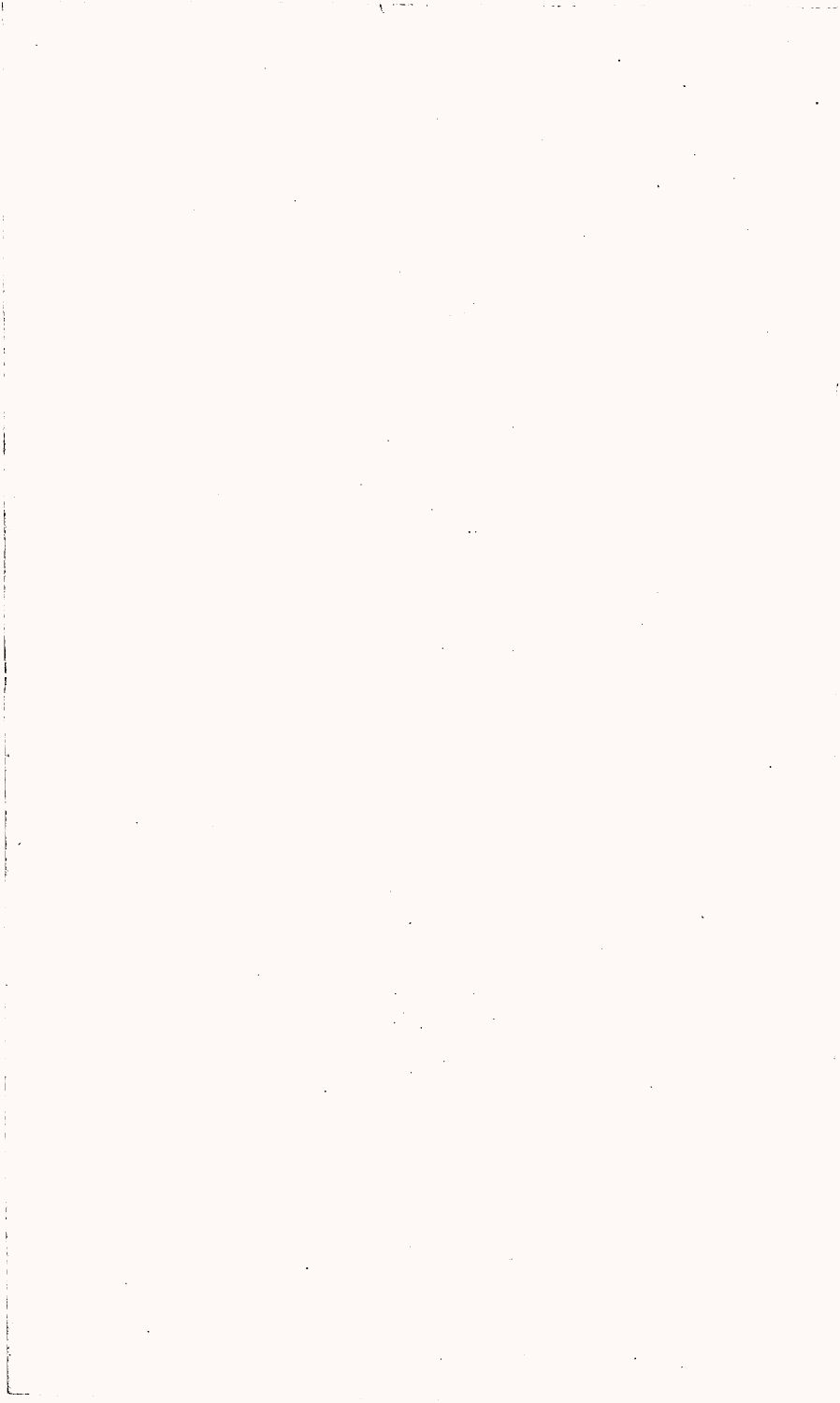## CONTENTS.

 $\sim$   $\sim$  $\sim$ 

|                                                                                                                                                        | Page.<br>9 |
|--------------------------------------------------------------------------------------------------------------------------------------------------------|------------|
| GOLD AND SILVER:                                                                                                                                       |            |
| The auriferous gravels of the Trinity River basin, Cal., by J. S. Diller<br>The economic geology of Carson camp, Hinsdale County, Colo., by E. S.      | 11         |
|                                                                                                                                                        | 30         |
| Geology and mineralization of the upper St. Joe River basin, Idaho, by                                                                                 | 39         |
| Gold-bearing ground moraine in northwestern Montana, by F. C. Schrader.<br>Geologic relation of ore deposits in the Elkhorn Mountains, Mont., by R. W. | 62         |
| Notes on the economic geology of the Ramsey, Talapoosa, and White Horse                                                                                | 75         |
| mining districts, in Lyon and Washoe counties, Nev., by J. M. Hill<br>The ore deposits near Pinos Altos, N. Mex., by Sidney Paige                      | 99<br>109  |
|                                                                                                                                                        | 126        |
| COPPER:                                                                                                                                                |            |
| Metalliferous ore deposits near the Burro Mountains, Grant County,                                                                                     | 131        |
| Preliminary report on the mineral deposits of Ducktown, Tenn., by W. H.                                                                                | 151        |
|                                                                                                                                                        | 173        |
| LEAD AND ZINC:                                                                                                                                         |            |
| Notes on lead and copper deposits in the Bear River Range, Idaho and                                                                                   |            |
| Lead and zinc deposits in the Metaline mining district, northeastern Wash-                                                                             | 177        |
|                                                                                                                                                        | 188        |
|                                                                                                                                                        | 201        |
| RARE METALS:                                                                                                                                           |            |
| The arsenic deposits at Brinton, Va., by F. L. Hess                                                                                                    | 205        |
| Survey publications on antimony, chromium, monazite, nickel, platinum,<br>quicksilver, tin, tungsten, uranium, vanadium, etc                           | 212        |
| IRON AND MANGANESE:                                                                                                                                    |            |
| Iron ores in the Montevallo-Columbiana region, Alabama, by Charles Butts.                                                                              | 215        |
| Survey publications on iron and manganese ores                                                                                                         | 231        |
| ALUMINUM ORES:                                                                                                                                         |            |
| Survey publications on aluminum ores-bauxite, cryolite, etc                                                                                            | 235        |
| ASPHALT:                                                                                                                                               |            |
|                                                                                                                                                        | 236        |
| STRUCTURAL MATERIALS:                                                                                                                                  |            |
| Building stone:                                                                                                                                        |            |
| Variegated marble southeast of Calera, Shelby County, Ala., by Charles                                                                                 |            |
|                                                                                                                                                        | 237        |
| Supplementary notes on the commercial granites of Massachusetts, by                                                                                    |            |
|                                                                                                                                                        | 240        |
| Survey publications on building stone and road metal                                                                                                   | 289        |
| 3                                                                                                                                                      |            |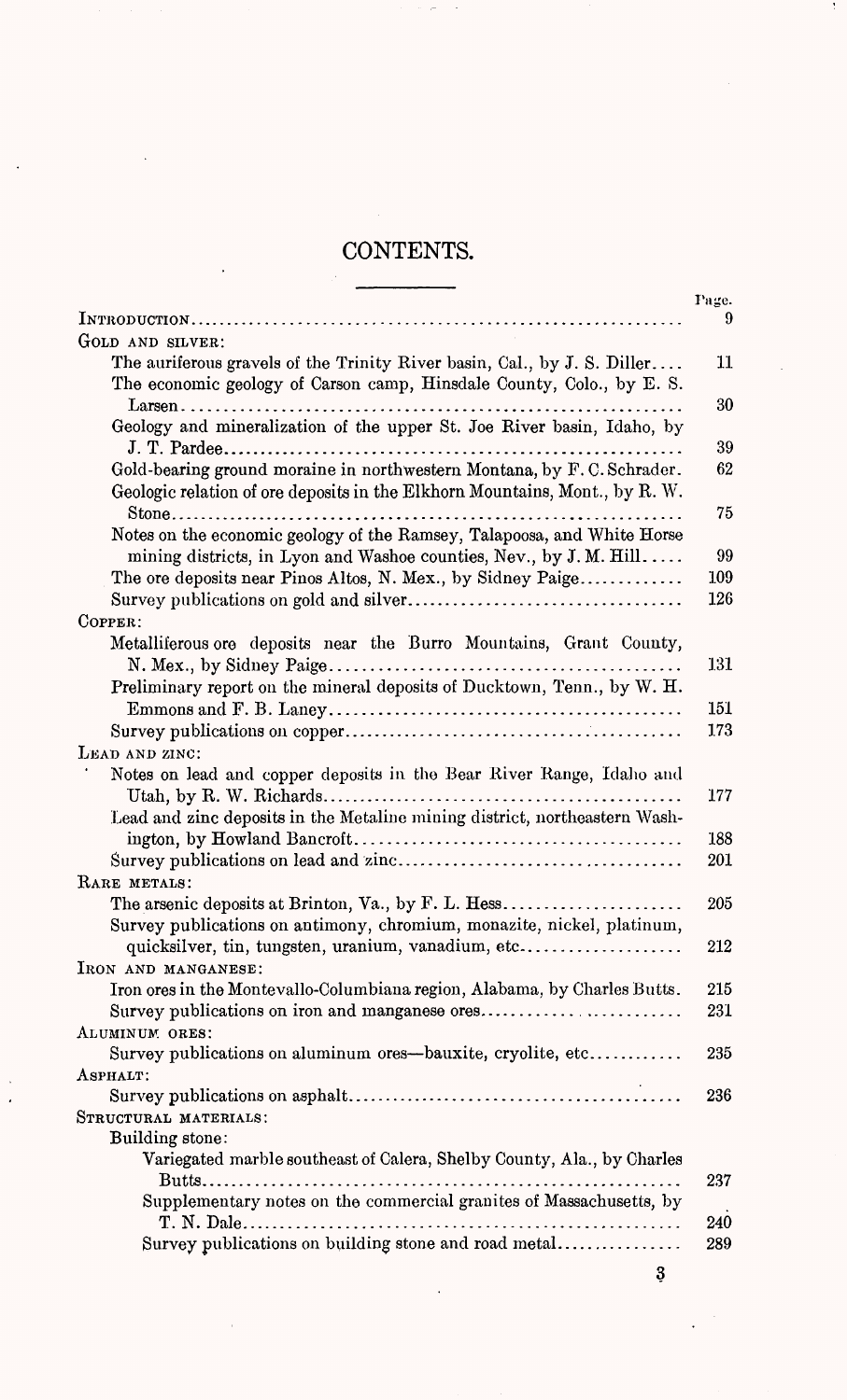$\sim$ 

| STRUCTURAL MATERIALS—Continued.                                           | Page.   |
|---------------------------------------------------------------------------|---------|
| Cement and concrete materials:                                            |         |
| Survey publications on cement and concrete materials                      | $291\,$ |
| Clays:                                                                    |         |
| Clay near Calhan, El Paso County, Colo., by G. B. Richardson              | 293     |
| Clay resources of the Murphysboro quadrangle, Illinois, by E.W. Shaw.     | 297     |
| Notes on some clays from Texas, by Alexander Deussen                      | 302     |
| Survey publications on clays, fuller's earth; etc                         | 352     |
| Gypsum and plasters:                                                      |         |
| Gypsum deposits in Eagle County, Colo., by E. F. Burchard                 | 354     |
| Survey publications on gypsum and plasters                                | 366     |
| Lime and magnesite:                                                       |         |
| Survey publications on lime and magnesite                                 | 367     |
| Glass sand, etc.:                                                         |         |
| Survey publications on glass sand and glass-making materials              | 368     |
| ABRASIVES:                                                                |         |
| Survey publications on abrasive materials                                 | 369     |
| PHOSPHATES:                                                               |         |
| Preliminary report on a portion of the Idaho phosphate reserve, by R. W.  |         |
|                                                                           | 371     |
| Rock phosphate near Melrose, Mont., by H. S. Gale                         | 440     |
| A reconnaissance of the phosphate deposits in western Wyoming, by Eliot   |         |
|                                                                           | 452     |
| Survey publications on phosphates and other mineral fertilizers           | 482     |
| MINERAL PAINTS:                                                           |         |
|                                                                           | 485     |
|                                                                           | 497     |
| SALINES:                                                                  |         |
| Survey publications on salines, including salt, borax, and soda           | 498     |
| SULPHUR AND PYRITE:                                                       |         |
| Sulphur deposits, near Soda Springs, Idaho, by R. W. Richards and J. H.   |         |
|                                                                           | 499     |
| Survey publications on sulphur and pyrite                                 | 504     |
| MISCELLANEOUS NONMETALLIC PRODUCTS:                                       |         |
| The types, modes of occurrence, and important deposits of asbestos in the |         |
|                                                                           | 505     |
| Dolomite for flux in the vicinity of Montevallo, Shelby County, Ala., by  |         |
|                                                                           | 525     |
| Graphite near Dillon, Mont., by A. N. Winchell                            | 528     |
| Fluorspar near Deming, N. Mex., by N. H. Darton and E. F. Burchard        | 533     |
| Survey publications on miscellaneous nonmetallic products-Asbestos,       |         |
| barite, feldspar, fluorspar, graphite, mica, quartz, etc                  | 546     |
|                                                                           | 549     |

 $\mathcal{L}^{\text{max}}_{\text{max}}$ 

 $\frac{1}{2}$  ,  $\frac{1}{2}$ 

 $\sim 10^{11}$ 

 $\label{eq:2.1} \frac{1}{\sqrt{2}}\int_{0}^{\infty}\frac{1}{\sqrt{2\pi}}\left(\frac{1}{\sqrt{2}}\right)^{2}d\mu\int_{0}^{\infty}\frac{1}{\sqrt{2\pi}}\left(\frac{1}{\sqrt{2}}\right)^{2}d\mu\int_{0}^{\infty}\frac{1}{\sqrt{2\pi}}\left(\frac{1}{\sqrt{2}}\right)^{2}d\mu\int_{0}^{\infty}\frac{1}{\sqrt{2\pi}}\left(\frac{1}{\sqrt{2}}\right)^{2}d\mu\int_{0}^{\infty}\frac{1}{\sqrt{2\pi}}\left(\frac{1}{\sqrt{2}}$ 

 $\ddot{\phantom{a}}$ 

 $\hat{\boldsymbol{\cdot}$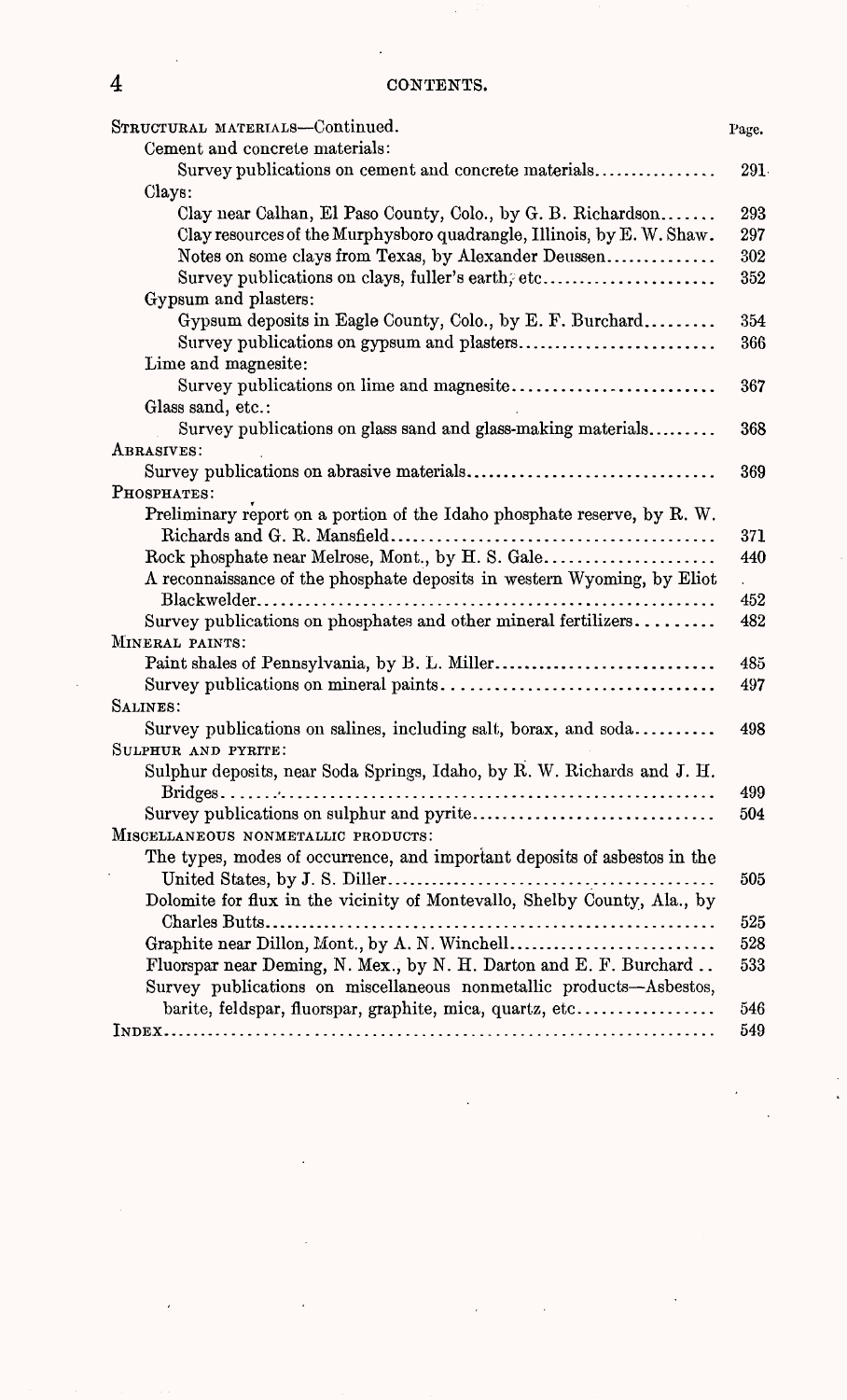### ILLUSTRATIONS.

|                                                                               | Page.    |
|-------------------------------------------------------------------------------|----------|
| PLATE I. Sketch map of Trinity River basin, Cal., showing areas of auriferous |          |
| gravels of second and third cycles of erosion                                 | 16       |
| II. Geologic map of the upper St. Joe River basin, Shoshone County,           |          |
|                                                                               | 40       |
| III. Reconnaissance geologic map of Elkhorn Mountains, Mont                   | 76       |
| IV. Geologic map of the vicinity of the Burro Mountains, Grant County,        |          |
| V. Map of Massachusetts showing granite-quarrying centers                     | 132      |
| VI. Map of Central Coastal Plain region of Texas, showing location of         | 240      |
|                                                                               | 302      |
| VII. Map of clay and lignite fields near Lena, Fayette County, Tex            | 308      |
| VIII. Sketch map of S.O. Tatum farm, near Burton, Fayette County, Tex.        | 316      |
| IX. General geologic map of a portion of southwestern Idaho                   | 380      |
| X. Preliminary geologic map of T. 8 S., R. 42 E                               | 402      |
|                                                                               | 406      |
| XII. Preliminary geologic map of T. 8 S., R. 43 E                             | 410      |
| XIII. Preliminary geologic map of T. 9 S., R. 43 E                            | 414      |
| XIV. Preliminary geologic map of T. 10 S., R. 43 E                            | 426      |
| XV. Preliminary geologic map of T. 13 S., R. 43 E                             | 432      |
| XVI. Preliminary geologic map of T. 14 S., R. 43 E                            | 434      |
| XVII. Outline map of a portion of western Wyoming and adjacent part of        |          |
|                                                                               | 452      |
| FIGURE 1. Section across Trinity River basin from the South Fork Mountains    |          |
|                                                                               | 13       |
|                                                                               | 16       |
| 3. Section across head of Hupp mine, Sept. 30, 1903                           | 17       |
|                                                                               | 18       |
| 5. Section of faulted gravel on Trinity River one-eighth mile above           |          |
| 6. Section of ancient gravels and tuffs in Redding Creek basin                | 19<br>20 |
| 7. Section of ancient gravels in Shock & Montgomery mine, Hay Fork            |          |
|                                                                               | 21       |
| 8. Section of bluff east of Union Hill mine                                   | 27       |
| 9. Sketch map of a portion of west-central Nevada                             | 100      |
| 10. Map showing geologic relations of fissure veins near Pinos Altos,         |          |
|                                                                               | 110      |
| 11. Specimen from Pacific vein, showing evidence of open fissure filling.     | 115      |
| 12. Cross section showing comb structure in a small vein                      | 116      |
| 13. Ideal structure section near Cleveland group of claims                    | 122      |
| 14. Sketch showing linear arrangement of sphalerite in the Cleveland          |          |
|                                                                               | 123      |
| 15. Plan and approximate profile of Cleveland tunnel                          | 124      |
| 16. Stereogram showing character of ore layers in Cleveland mine              | 125      |

5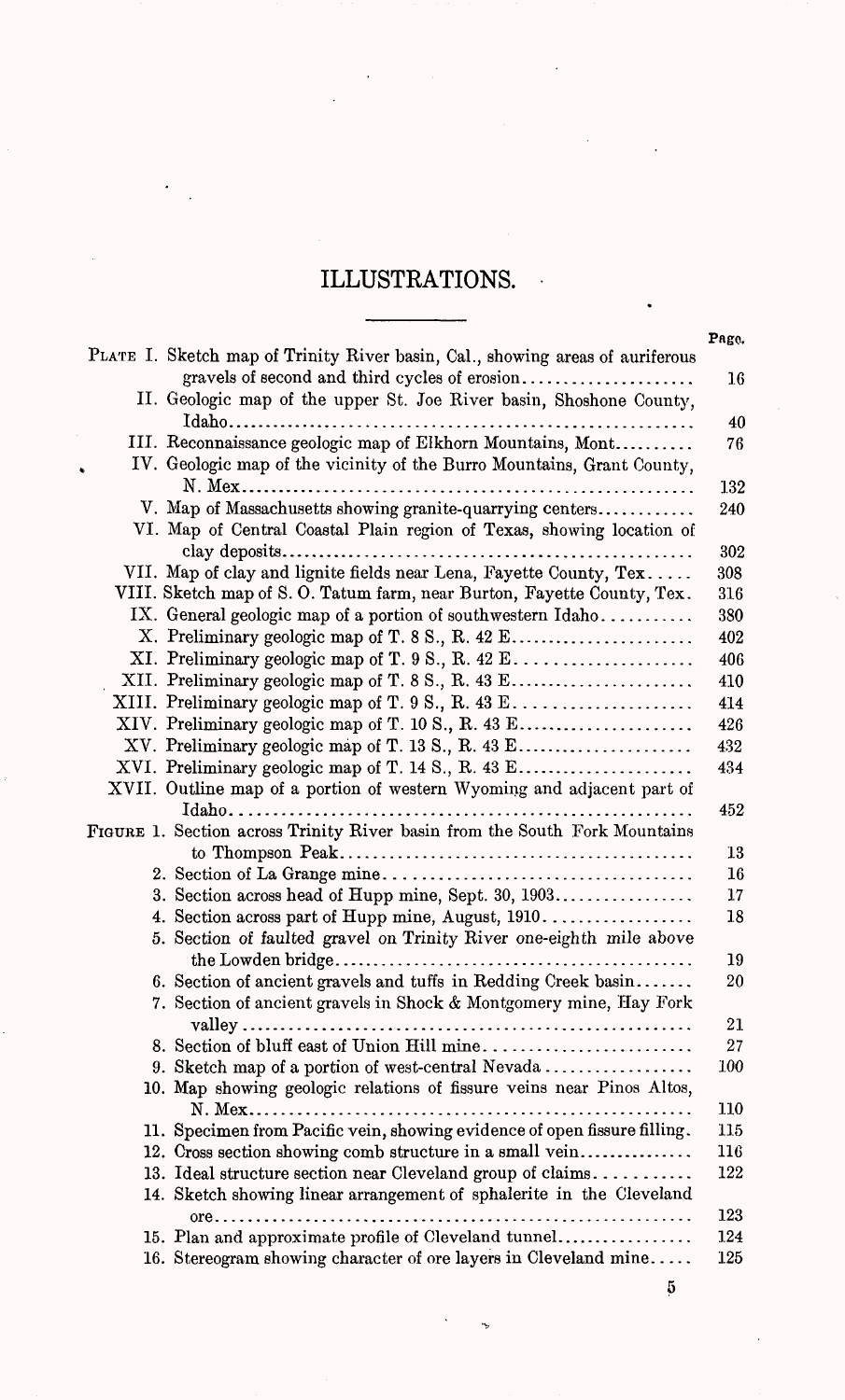### **6 ILLUSTRATIONS.**

 $\ddot{\phantom{0}}$ 

 $\bar{\bar{\lambda}}$ 

l,

 $\overline{a}$ 

|  |                                                                                                                                        | Pagé.       |
|--|----------------------------------------------------------------------------------------------------------------------------------------|-------------|
|  | FIGURE 17. Map of the Woodward group of mining claims, north of Tyrone,                                                                | 134         |
|  | 18. Stereogram showing how the juncture of two systems of east-west                                                                    |             |
|  | and northeast-southwest fractures dipping toward each other will                                                                       |             |
|  |                                                                                                                                        | 143         |
|  | 19. Sketch showing sloping plain at the foot of the Big Burros, now                                                                    |             |
|  | dissected, cut during the Quaternary cycle of erosion, and the                                                                         |             |
|  |                                                                                                                                        | 144         |
|  | 20. Group of pyrite crystals, showing chalcocite along the edges em-                                                                   |             |
|  | bedded in sericitized feldspar and quartz                                                                                              | 144         |
|  | 21. Kaolin associated with chalcocitization of pyrite                                                                                  | 145         |
|  | 22. Small veinlet in sericitized feldspar, filled with chalcocite, pyrite,                                                             | $145\,$     |
|  | 23. Veinlet showing nodule of pyrite surrounded by chalcocite                                                                          | 146         |
|  | 24. Sketch showing leaching of eastward-dipping chalcocite veins                                                                       |             |
|  | along later vertical veins carrying only limonite                                                                                      | $147^\circ$ |
|  | 25. Sketch map showing the location of the principal ore deposits in                                                                   |             |
|  | the producing portion of the Ducktown district                                                                                         | 162         |
|  | 26. Cross section of the Mary mine, chamber 3 S                                                                                        | 163         |
|  | 27. Plan of 20-fathom level, East Tennessee mine                                                                                       | 164         |
|  | 28. Side elevation of a portion of the Old Tennessee-Cherokee lode                                                                     |             |
|  |                                                                                                                                        | 170         |
|  | 29. Map showing relation of mining prospects to Bear River Range and                                                                   |             |
|  |                                                                                                                                        | 178         |
|  | 30. Topographic map of vicinity of Blackstone mine, west of St.                                                                        |             |
|  |                                                                                                                                        | 181<br>183  |
|  | 32. Index map of a part of Washington, showing the location of the                                                                     |             |
|  |                                                                                                                                        | 188         |
|  | 33. Map of southwestern Virginia, showing location of arsenic deposits                                                                 |             |
|  |                                                                                                                                        | 206         |
|  | 34. Sketch map showing location of limonite deposit at Shelby, Shelby                                                                  |             |
|  |                                                                                                                                        | 216         |
|  | 35. Sketch map showing location of limonite deposit 3 miles west of                                                                    |             |
|  |                                                                                                                                        | 220         |
|  | 36. Sketch map showing location of iron-ore and marble deposits                                                                        |             |
|  | southeast of Calera, Shelby County, Ala                                                                                                | 222         |
|  | 37. Sketch map showing location of hematite ore in Columbiana Moun-                                                                    |             |
|  |                                                                                                                                        | 225<br>243  |
|  | 38. Banded aplite dike in diorite, Leavitt quarry, Leominster, Mass<br>39. Structure and dikes at Sullivan quarries, New Bedford, Mass | 244         |
|  | 40. Structure at Beattie & Wilcox quarry, Fall River, Mass                                                                             | 250         |
|  | 41. Structure at Beattie quarry, Fall River, Mass                                                                                      | $251\,$     |
|  | 42. Structure at Blanchard quarries, Uxbridge, Mass                                                                                    | 284         |
|  | 43. Map of the vicinity of Lena, Fayette County, Tex., showing bore                                                                    |             |
|  | holes put down to determine extent of kaolin on Leitenberg                                                                             |             |
|  | $property \dots \dots \dots \dots \dots \dots \dots \dots \dots$                                                                       | 310         |
|  | 44. Index map of Colorado, showing location of Eagle County                                                                            | 355         |
|  | 45. Map showing areas of gypsum in Eagle County, Colo                                                                                  | 358         |
|  | 46. Map showing phosphate reserves in Idaho on June 30, 1911                                                                           | 373         |
|  | 47. Diagram showing distribution of phosphate in a portion of the Idaho                                                                |             |
|  |                                                                                                                                        | 438         |

 $\overline{a}$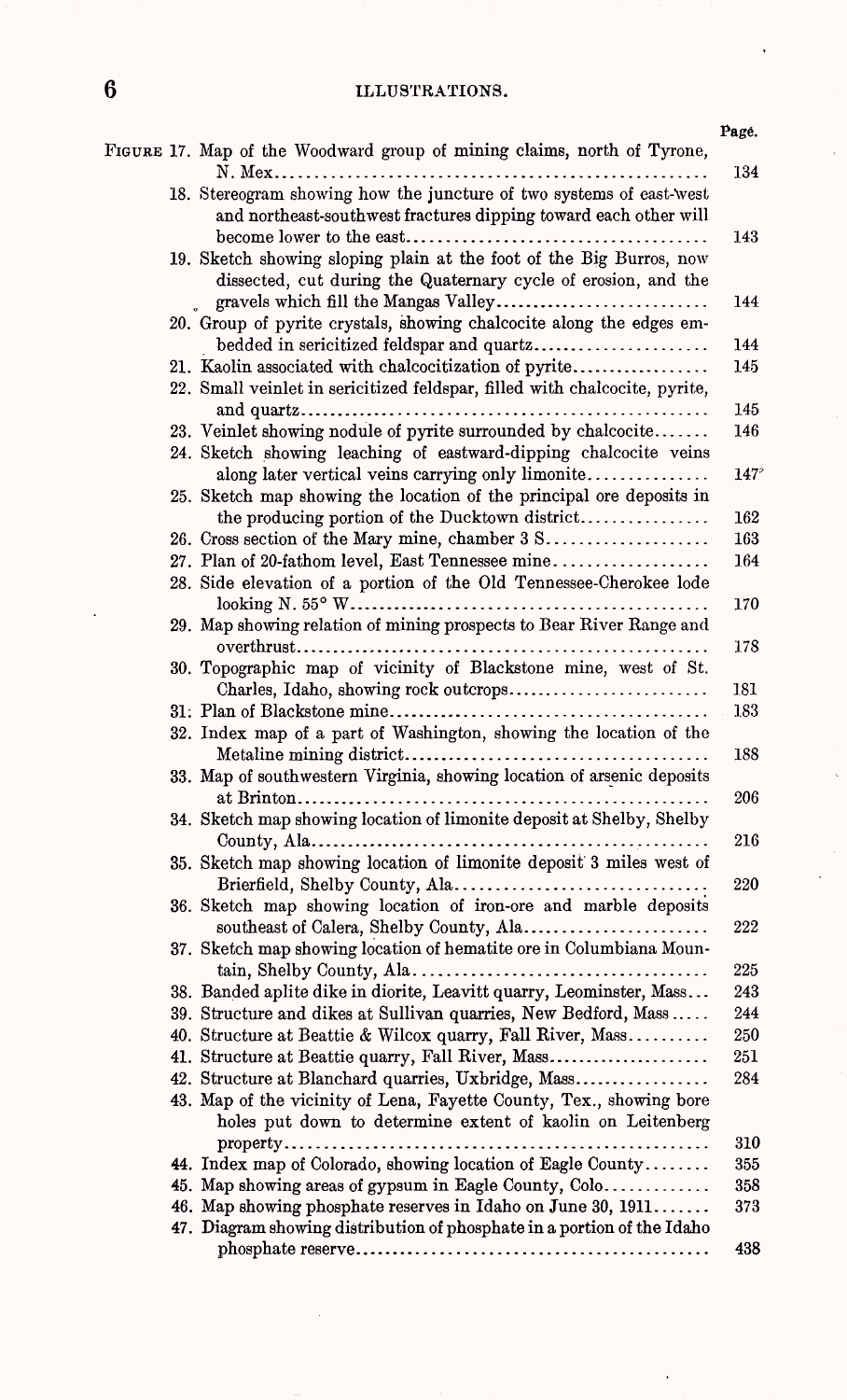#### ILLUSTRATIONS. 7

|  |                                                                             | Page. |
|--|-----------------------------------------------------------------------------|-------|
|  | FIGURE 48. Map showing location of phosphate deposits northwest of Melrose, |       |
|  |                                                                             | 441   |
|  | 49. View of the phosphate mountain near Melrose, Mont                       | 443   |
|  | 50. Section across phosphate deposit near Melrose, Mont                     | 446   |
|  | 51. Index map showing area in western Wyoming containing phosphate          | 452   |
|  | 52. Diagrammatic structure section of the Teton Range and vicinity          | 463   |
|  | 53. Section showing probable structure and relations of beds in the         |       |
|  | Hoback Range just south of Fall River                                       | 465   |
|  | 54. Section showing structure of the north slope of Gros Ventre Range       |       |
|  | near the mouth of Crystal Creek                                             | 467   |
|  | 55. Diagrammatic section of sedimentary beds in the north slope of the      |       |
|  | Bull Lake basin, on the north side of the Wind River Range                  | 474   |
|  | 56. Section showing structure of Black Mountain, northwest of the           |       |
|  |                                                                             | 478   |
|  | 57. Section showing structure of the Owl Creek Mountains in the longi-      |       |
|  |                                                                             | 480   |
|  | 58. Geologic map of sulphur-bearing area near Soda Springs, Idaho           | 500   |
|  | 59. Map showing location of asbestos deposits in northern Vermont and       |       |
|  |                                                                             | 508   |
|  | 60. Map of vicinity of Casper, Wyo., showing Casper Mountain and            |       |
|  |                                                                             | 512   |
|  | 61. Map of Fluorite Ridge and vicinity of Deming, N. Mex., showing          |       |
|  |                                                                             | 534   |
|  | 62. Geologic map of Fluorite Ridge, 12 miles north of Deming, N. Mex.       |       |
|  |                                                                             | 535   |
|  |                                                                             | 536   |
|  | 64. Section through second opening at Fluorite mines                        | 538   |